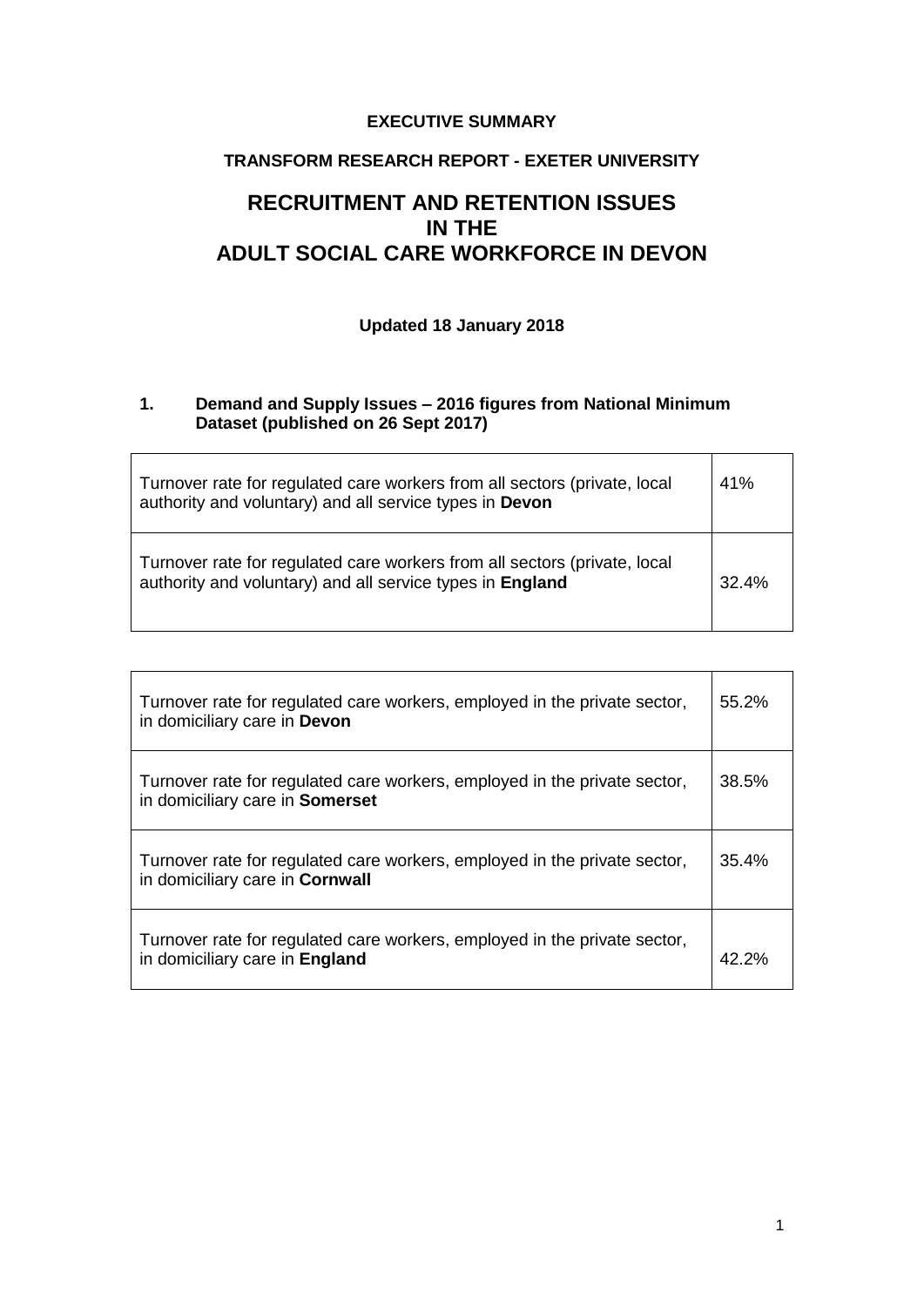| <b>Main reasons for</b><br>leaving given by Care<br><b>Workers working for</b><br>private domiciliary<br>care | <b>Devon</b> | <b>England</b> |
|---------------------------------------------------------------------------------------------------------------|--------------|----------------|
| Pay                                                                                                           | 2.3%         | 3.4%           |
| Nature of the work                                                                                            | 10.0%        | 9.6%           |
| Competition from other<br>employers                                                                           | 6.8%         | 5.6 %          |
| Transferred to another<br>employer                                                                            | 18.8%        | 15.3%          |
| Career development                                                                                            | 5.4%         | 9.4%           |
| Personal reasons                                                                                              | 26.4%        | 23.7 %         |
| Resignation                                                                                                   | 6.1%         | 11.6%          |
| Retirement                                                                                                    | 3.1%         | 1.8%           |
| <b>Dismissal</b>                                                                                              | 5.8%         | 6.0%           |
| End of contract term                                                                                          | 7.8%         | 0.9%           |
| Other reasons                                                                                                 | 9.1%         | 9.6%           |

#### **2. Main Reasons for Care Workers leaving private domiciliary care in Devon vs England**

# **3. Care Workers in Devon**

Skills for Care's National Minimum Dataset Set (INMDS-SC) data indicates that Devon's regulated Care Workers who are employed by private sector organisations and working in domiciliary, community or day care are noticeably different from their contemporaries across England in various ways. These are listed below and it is noticeable that these are all differences that are likely to impact on recruitment and retention:

- They are more likely to be aged 55 or older (+5%) or aged 24 and under (+2.1%);
- Less likely to be male (8.4%) compared with Care Workers from across England (12.8%);
- Less experienced (26.4% compared with 31.0% across England have three or more years of experience), while over two fifths (43.7%) have less than one year of experience in their current job; and
- Less likely to be employed full time (32.1%), compared with over two fifths across England (44.5%).

# **4. Why Care Workers leave the sector**

- Too much responsibility (for the level of reward)
- Lack of flexibility over working hours
- Lack of time for and between appointments
- Lack of guaranteed hours
- Cost of childcare

#### **5. What Care Worker like about working in the sector**

- Having a positive impact on people's lives
- The diversity and challenge of the role
- Team working with other care workers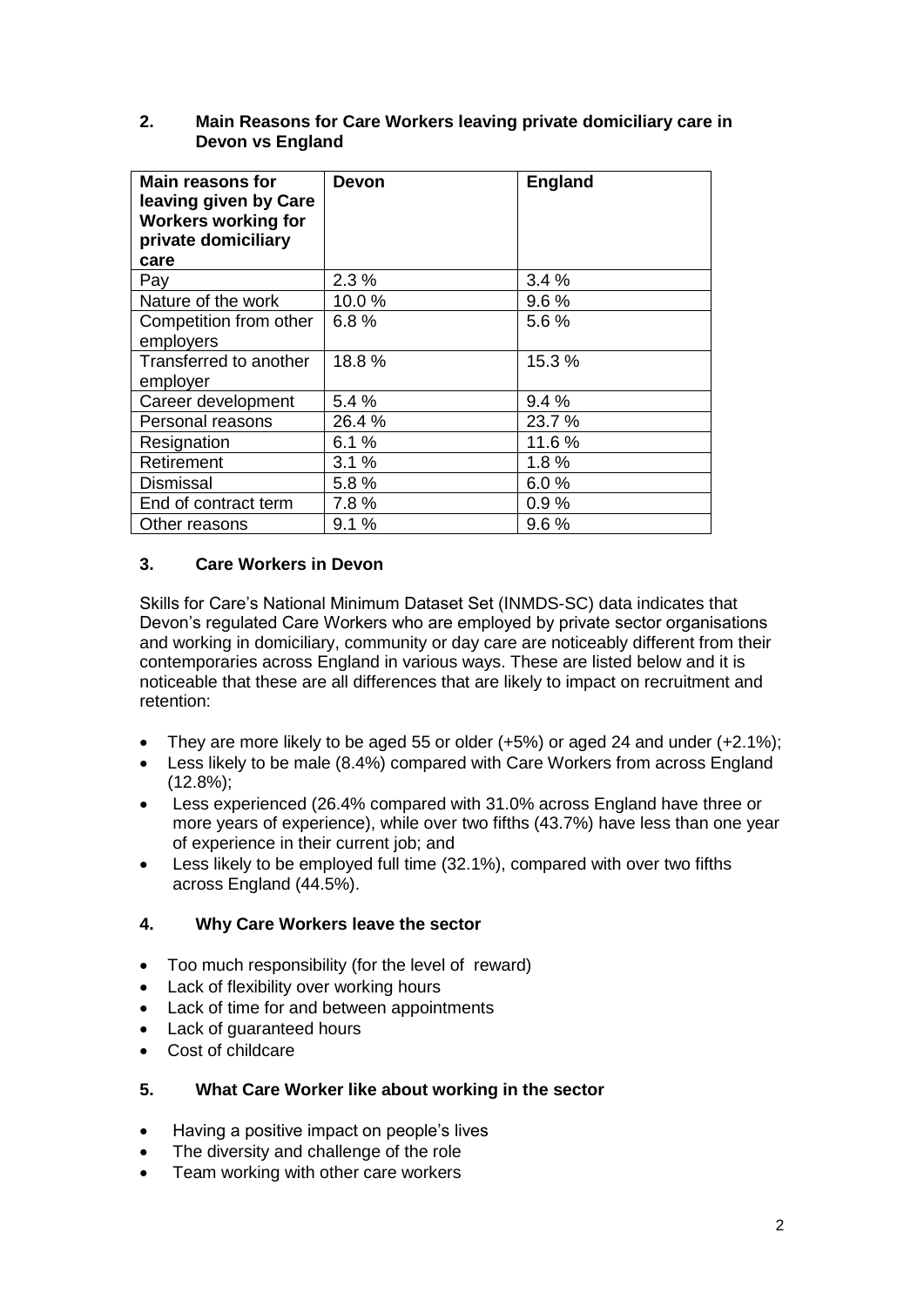- Having a good employer organisation
- Inclusion and 1-2-1 nature of work

## **6. What Care Workers dislike about working in the sector**

- Huge responsibility when dealing with service users' lives (often with complex needs)
- Not being able to do enough to help some service users
- The unpredictability of rotas
- The absence of slack in the system (short appointments)
- Unsociable hours
- Downtime in the middle of the working day
- Need to travel long distances between clients.

# **7. Care Workers' views on pay**

- Overarching sense was that care workers simply wanted a fair rate of pay that reflected the responsibility and difficulty of the job that they were now being tasked to do:
	- o "All we want is a fair wage."
	- $\circ$  "We should be paid for value of what we do the same as others."
	- o "Our job has got much more difficult and time consuming, but we've not had a pay rise at all."

# **8. Care Workers' views on training**

- Considerable confusion as to whether or not all the basic training required was available from the NHS and if so, whether it was free of charge.
- Concerns that the training available was not fully preparing new recruits to the reality of the care worker role.
- Concerns about the cost of training required to progress beyond level 2.
- Some employers made new recruits pay for their own training and uniforms.

#### **9. Care Workers' views on transportation issues**

- Need to own car (insurance and running costs)
- Failure of providers to pay adequate expenses to cover real cost of journey
- Stress and anxiety due to lateness
- Lack of proper scheduling
- Poor state of roads
- Inadequate public transport.

#### **10. Care Workers' views on career progression**

• Lack of opportunity for personal or professional growth.

#### **11. Care Workers' views on stress**

- The time available for travel between appointments
- Problems with paperwork e.g. incorrect NHS discharge paperwork.